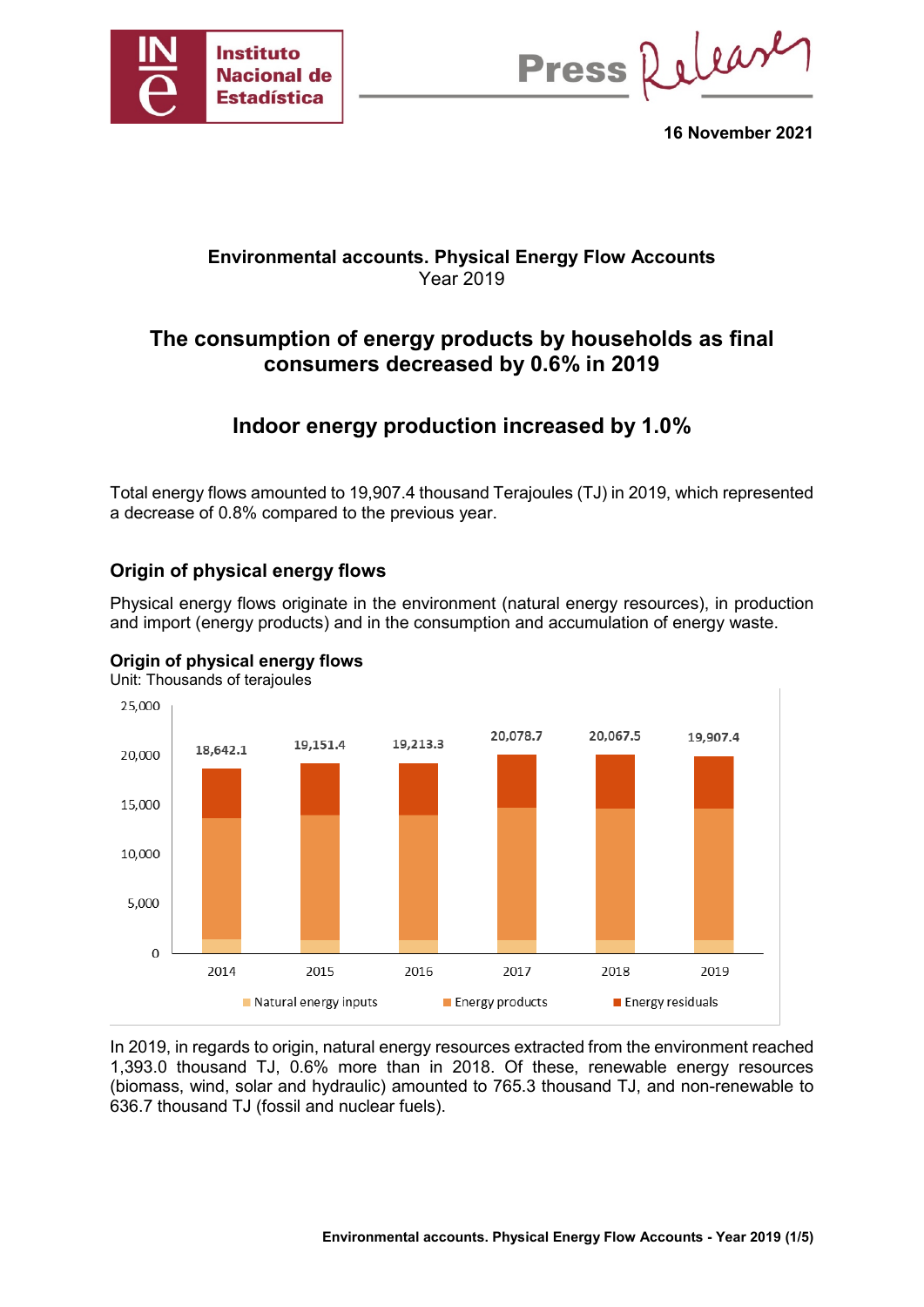For its part, the supply of energy products amounted to 13,227.7 thousand TJ, 0.4% less than the previous year (of this figure, 7,676.0 thousand TJ corresponded to domestic production and 5,551.7 thousand TJ to imports).

Lastly, the energy waste produced (mostly heat dissipated in the combustion processes) increased by 2.1%, to 5,286.7 thousand TJ.

### **Origin of the energy. Year 2019**

Press Relear

Unit: Thousand TJ

|                       | Total    | Over<br>total % | Annual<br>change % |
|-----------------------|----------|-----------------|--------------------|
| <b>TOTAL</b>          | 19.907.4 | 100.0           | $-0.8$             |
| Natural energy inputs | 1,393.0  | 7.0             | 0.6                |
| Energy products       | 13.227.7 | 66.4            | $-0.4$             |
| Energy residuals      | 5,286.7  | 26.6            | $-2.1$             |

Domestic production of energy products accounted for 58.0% of the total supply of this type of physical flow, 1.0% more than in 2018. On the other hand, imports represented 42.0%, with a decrease of 2.3%.

By type of energy product, the highest productions corresponded to *Coke and refined petroleum products* (55.0% of the total), *Extractive industry products* (25.1%) and *Electric power and heat* (14.7%).

#### **Energy products by type and origin. Year 2019**

Unit: Thousand TJ

|                                 |         | Domestic Production |                    |         | Imports         |                    |  |  |
|---------------------------------|---------|---------------------|--------------------|---------|-----------------|--------------------|--|--|
|                                 | Amount  | Over<br>total %     | Annual<br>change % | Amount  | Over<br>total % | Annual<br>change % |  |  |
| <b>Energy products</b>          | 7,676.1 | 100.0               | 1.0                | 5,551.7 | 100.0           | $-2.3$             |  |  |
| Mining products                 | 1,927.0 | 25.1                | 8.6                | 4,391.4 | 79.1            | $-3.0$             |  |  |
| Coke and oil - refined products | 4,221.5 | 55.0                | $-2.4$             | 1,022.4 | 18.4            | 2.1                |  |  |
| <b>Biofuels</b>                 | 399.3   | 5.2                 | 3.2                | 70.5    | 1.3             | 0.6                |  |  |
| Electricity and heat            | 1.128.3 | 14.7                | 1.3                | 67.4    | 1.2             | $-22.1$            |  |  |

The energy products with the greatest weight in imports were *Extractive industry products* (79.1% of the total) and those of *Coke and refined petroleum products* (18.4%).

On the other hand, imports with the lowest weight were *Biofuels* (1.3%) and *Electricity and heat* (1.2%).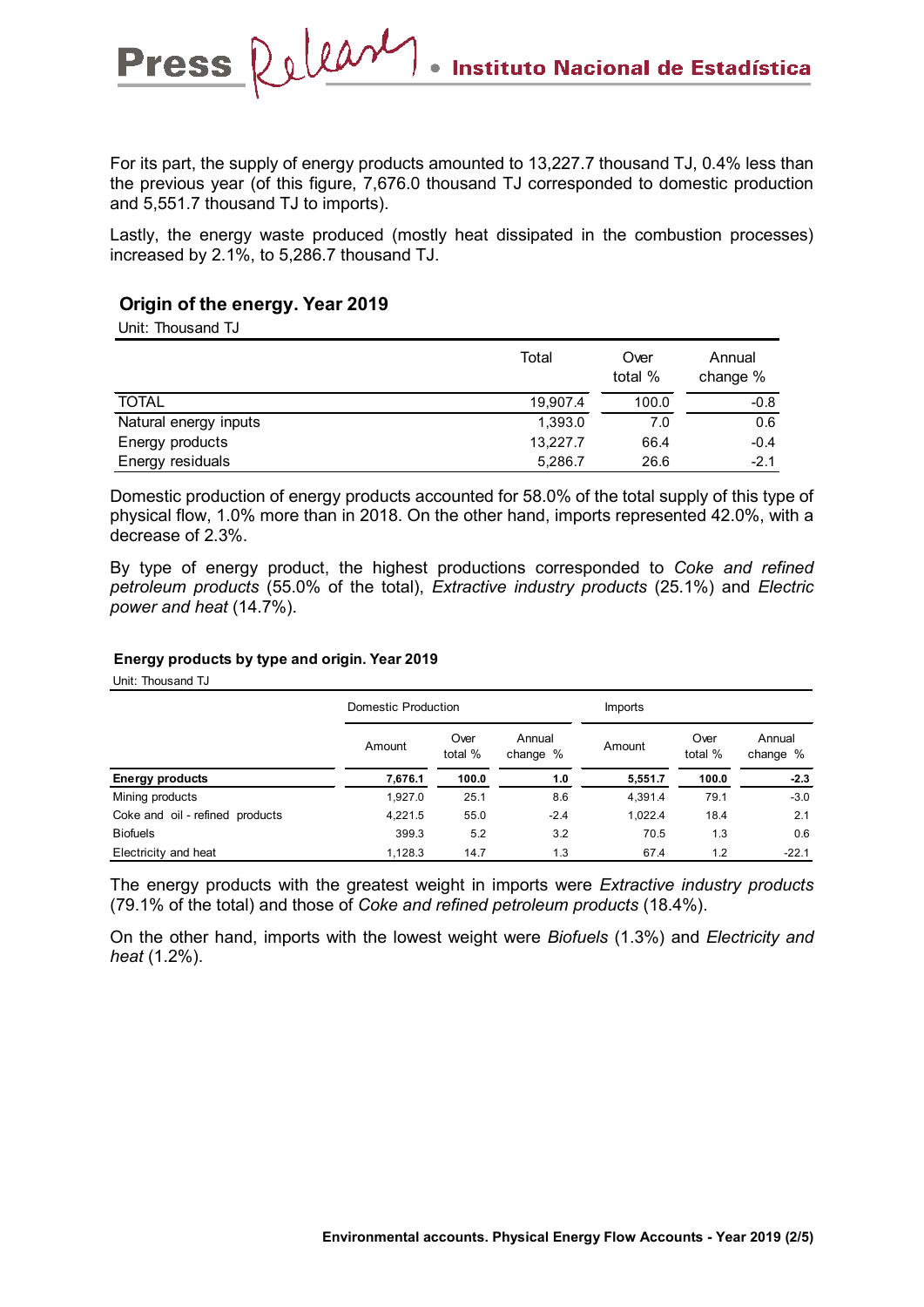#### **The destination of physical energy flows**

Press Relear

The economic activity branches used 58.3% of the total energy supply in 2019, with a decrease of 0.3% compared to the previous year.

For their part, households as final consumers of energy products, consumed 6.5% of the total, with a decrease of 0.6%. Exports, which represented 8.8% of the total, were down 5.5%.

**Destination of energy. Year 2019**

Unit: Thousand TJ

|                                                       | Total    | Over<br>total % | Annual<br>change % |
|-------------------------------------------------------|----------|-----------------|--------------------|
| Total                                                 | 19,907.4 | 100.0           | $-0.8$             |
| <b>Industries</b>                                     | 11,598.3 | 58.3            | $-0.3$             |
| Households                                            | 1.299.3  | 6.5             | $-0.6$             |
| Exports                                               | 1.745.8  | 8.8             | $-5.5$             |
| Environment (energy residuals)                        | 5,025.0  | 25.2            | $-2.1$             |
| Accumulation <sup>1</sup> and statistical differences | 239.0    | 1.2             | $\cdot$ .          |

*1. Changes in stocks*

Finally, the environment received 25.2% of the total physical energy flows, mostly energy losses (dissipated heat) due to different production processes and final consumption activities. These physical energy flows destined for the environment, decreased by 2.1% compared to 2018.

**Destination of the energy by type of energy flow and industry. Year 2019**

Unit: Thousand TJ

|                       | Agriculture,<br>livestock.<br>forestry and<br>fishing | Over total<br>% | Mining and<br>manufacturing | Over total<br>% | Energy, water<br>and waste<br>activities | Over total<br>% | Construction<br>and Services | Over total<br>% | Total    |
|-----------------------|-------------------------------------------------------|-----------------|-----------------------------|-----------------|------------------------------------------|-----------------|------------------------------|-----------------|----------|
| Total                 | 373.8                                                 | 3.2             | 6.480.3                     | 55.9            | 3.546.5                                  | 30.6            | 1.197.7                      | 10.3            | 11.598.3 |
| Natural energy inputs | 199.3                                                 | 14.3            | 733.1                       | 52.6            | 460.5                                    | 33.1            | 0.0                          | 0.0             | 1.393.0  |
| Energy products       | 174.5                                                 |                 | 5.715.1                     | 56.4            | 3.053.2                                  | 30.1            | .197.3                       | 11.8            | 10.140.1 |
| Energy residuals      | 0.0                                                   | 0.0             | 32.1                        | 49.3            | 32.7                                     | 50.1            | 0.4                          | 0.6             | 65.2     |

Of the total energy used by the branches of activity, 55.9% went to the *Mining and manufacturing industry,* 30.6% to the *Energy, water and waste sector* and 10.3% to *Services and construction.* 



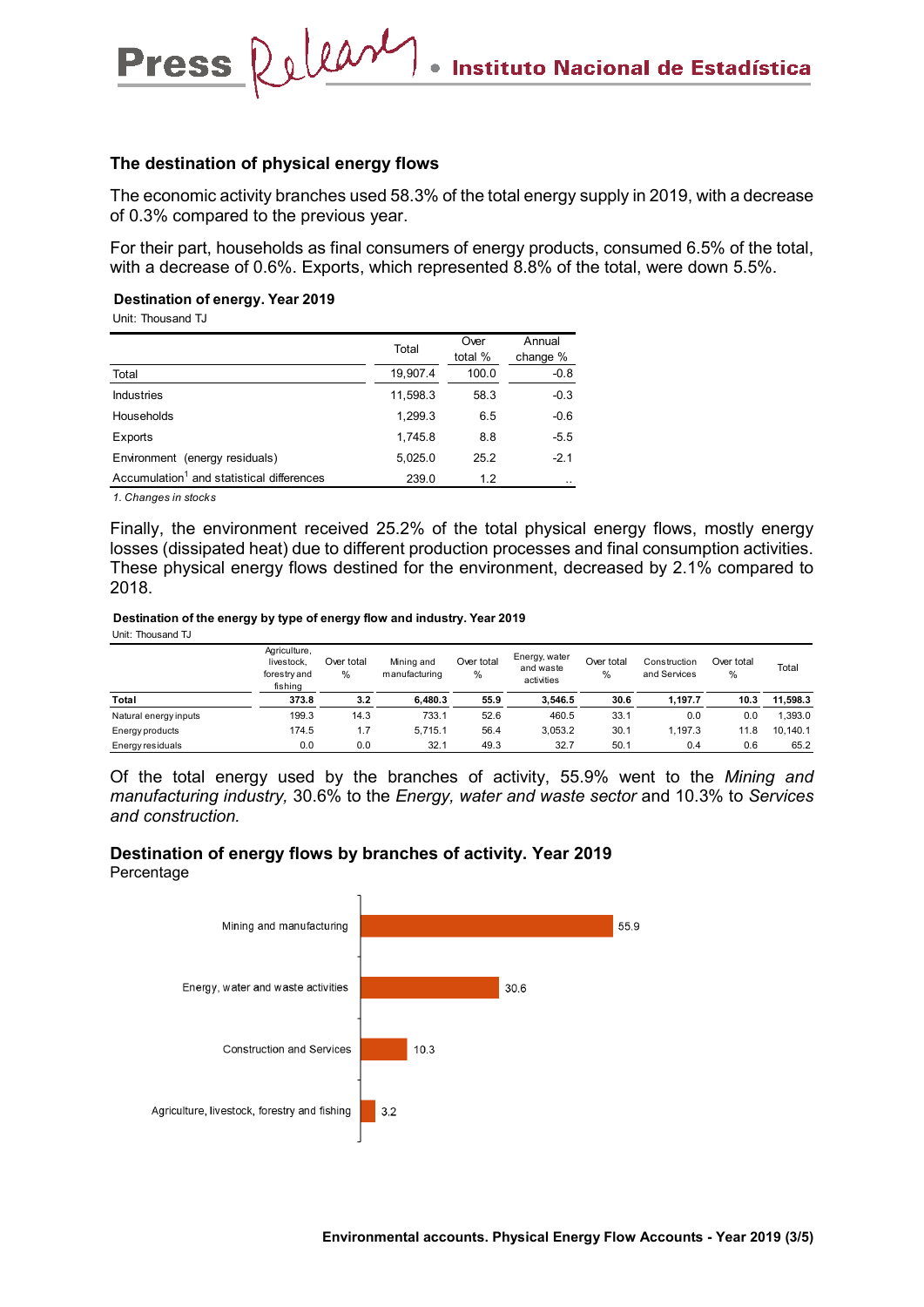#### **Physical trade balance of energy products**

**Press** 

Release

The physical trade balance of energy products (or the difference between exports and imports) presented a negative balance of 3,806.0 thousand TJ in 2019.

By components, imports of *Extractive Industry Products* represented 79.1% of the total and exports 4.5%, resulting in a negative balance of 4,312.6 thousand TJ.

The energy products that generated a positive trade balance were *Coke and refined petroleum products* (511.0 thousand TJ) and *Biofuels* (20.4 thousand TJ).

#### Unit: Thousand TJ **Components of the physical energy trade balance of energy products. Year 2019**

|                                 | Physical<br>trade<br>balance | Imports | Over<br>total % | Exports | Over<br>total % |
|---------------------------------|------------------------------|---------|-----------------|---------|-----------------|
| <b>TOTAL</b>                    | $-3,806.0$                   | 5,551.8 | 100.0           | 1,745.8 | 100.0           |
| Products of the mining industry | $-4,312.6$                   | 4.391.4 | 79.1            | 78.8    | 4.5             |
| Coke and oil - refined products | 511.0                        | 1.022.4 | 18.4            | 1,533.4 | 87.8            |
| <b>Biofuels</b>                 | 20.4                         | 70.5    | 1.3             | 90.9    | 5.2             |
| Electricity and heat            | $-24.7$                      | 67.4    | 1.2             | 42.7    | 2.4             |

#### **Components of the physical trade balance of energy products**

Unit: Thousands of terajoules



### **Data Review and Update**

The data published today is provisional and will be revised when next year's data is released.